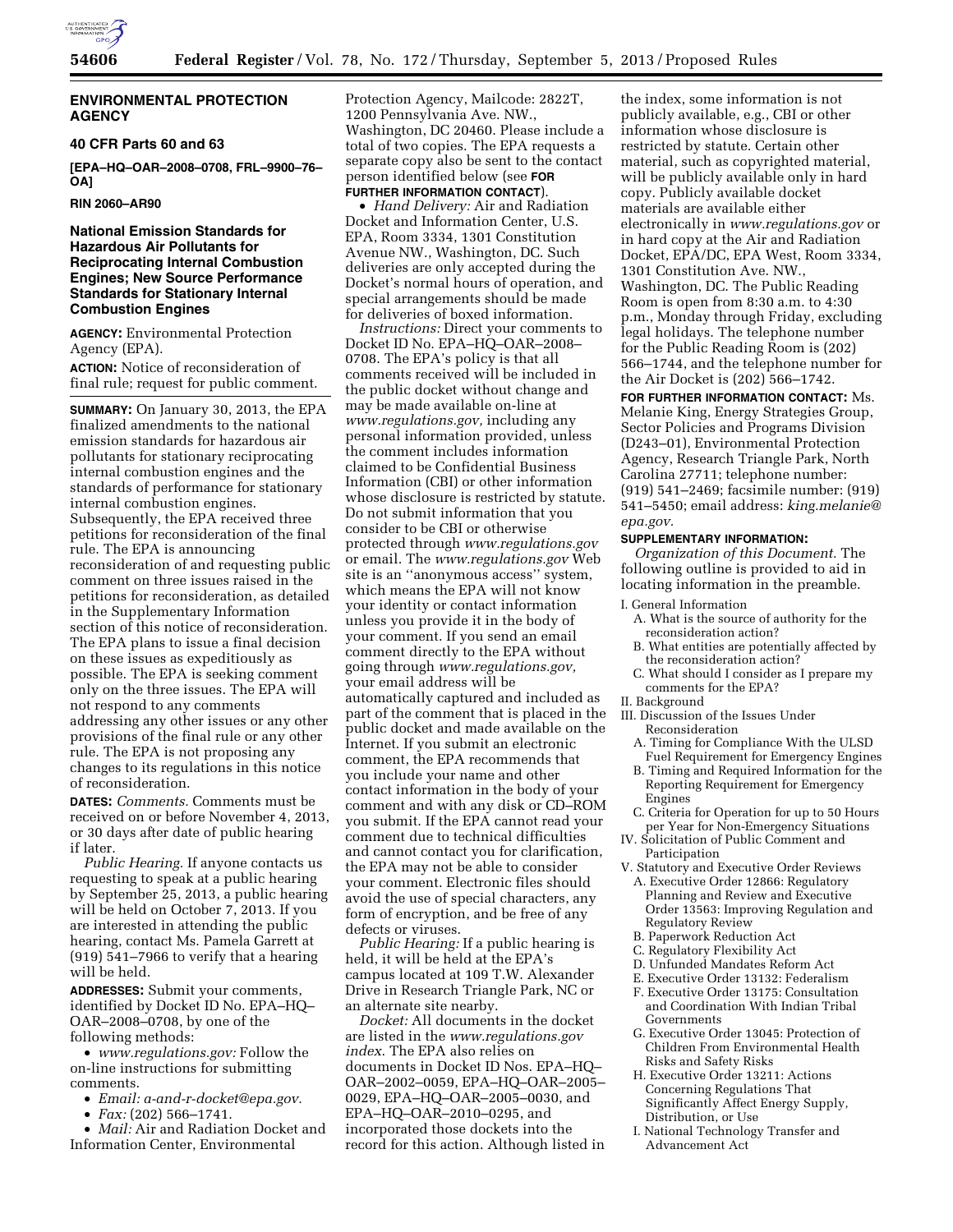J. Executive Order 12898: Federal Actions To Address Environmental Justice in Minority Populations and Low-Income Populations

#### **I. General Information**

*A. What is the source of authority for the reconsideration action?* 

The statutory authority for this action is provided by sections 112 and 307(d)(7)(B) of the Clean Air Act (CAA)

as amended (42 U.S.C. 7412 and 7607(d)(7)(B)).

*B. What entities are potentially affected by the reconsideration action?* 

Categories and entities potentially regulated by this action include:

| Category                                                                       | NAICS <sup>-</sup> | Examples of regulated entities                            |
|--------------------------------------------------------------------------------|--------------------|-----------------------------------------------------------|
| Any industry using a stationary reciprocating internal combus-<br>tion engine. | 2211               | Electric power generation, transmission, or distribution. |

1 North American Industry Classification System.

This table is not intended to be exhaustive, but rather provides a guide for readers regarding entities likely to be affected by this action. To determine whether your engine is regulated by this action, you should examine the applicability criteria in 40 CFR 63.6585, 40 CFR 60.4200, and 40 CFR 60.4230. If you have any questions regarding the applicability of this action to a particular entity, consult the person listed in the preceding **FOR FURTHER INFORMATION CONTACT** section.

## *C. What should I consider as I prepare my comments for the EPA?*

*Submitting CBI.* Do not submit this information to the EPA through regulations.gov or email. Clearly mark the part or all of the information that you claim to be CBI. For CBI information in a disk or CD ROM that you mail to the EPA, mark the outside of the disk or CD ROM as CBI and then identify electronically within the disk or CD ROM the specific information that is claimed as CBI. In addition to one complete version of the comment that includes information claimed as CBI, a copy of the comment that does not contain the information claimed as CBI must be submitted for inclusion in the public docket. Information so marked will not be disclosed except in accordance with procedures set forth in 40 CFR part 2. Send or deliver information identified as CBI to only the following address: Ms. Melanie King, c/o OAQPS Document Control Officer (Room C404–02), U.S. EPA, Research Triangle Park, NC 27711, Attention Docket ID No. EPA–HQ–OAR–2008– 0708.

*Docket.* The docket number for this notice of reconsideration is Docket ID No. EPA–HQ–OAR–2008–0708.

*World Wide Web (WWW).* In addition to being available in the docket, an electronic copy of this notice of reconsideration will be posted on the WWW through the Technology Transfer Network Web site (TTN Web). Following signature, the EPA will post a copy of this notice of reconsideration

on the TTN's policy and guidance page for newly proposed or promulgated rules at *[http://www.epa.gov/ttn/oarpg.](http://www.epa.gov/ttn/oarpg)*  The TTN provides information and technology exchange in various areas of air pollution control.

## **II. Background**

On January 30, 2013, the EPA promulgated amendments to the national emission standards for hazardous air pollutants (NESHAP) for stationary reciprocating internal combustion engines (RICE) and the standards of performance (''NSPS'') for stationary internal combustion engines (ICE) (78 FR 6674). Following promulgation of the January 30, 2013, final rule, the EPA received three petitions for reconsideration pursuant to section 307(d)(7)(B) of the CAA. The EPA received a petition dated March 29, 2013, from Calpine Corporation and PSEG Power LLC. The EPA received a petition dated April 1, 2013, from the Delaware Department of Natural Resources and Environmental Control (DE DNREC). Finally, the EPA received a petition dated April 1, 2013, from Clean Air Council, Citizens for Pennsylvania's Future, Conservation Law Foundation, Environmental Defense Fund, Natural Resources Defense Council, Pace Energy and Climate Center, Sierra Club and West Harlem Environmental Action, Inc. (Clean Air Council *et al.*). The petitions are available for review in the rulemaking docket, see document numbers EPA–HQ–OAR–2008–0708– 1505, EPA–HQ–OAR–2008–0708–1506 and EPA–HQ–OAR–2008–0708–1507. On June 28, 2013, the EPA issued letters to the petitioners granting reconsideration on three specific issues raised in the petitions for reconsideration and indicating that the agency would issue a **Federal Register**  notice regarding the reconsideration process. This action requests comment on the three issues for which the EPA granted reconsideration.

### **III. Discussion of the Issues Under Reconsideration**

The EPA finalized the NESHAP for several subcategories of existing stationary RICE on March 3, 2010, (75 FR 9648) and August 20, 2010 (75 FR 51570). The EPA received petitions for reconsideration and judicial review of the 2010 RICE NESHAP rulemakings. The EPA finalized amendments to the RICE NESHAP on January 30, 2013, (78 FR 6674) to address certain issues raised in the petitions for reconsideration and judicial review of the 2010 RICE NESHAP, and also revised the NSPS for stationary ICE for consistency with the RICE NESHAP.

The January 30, 2013, amendments established, among other things, fuel and reporting requirements for certain emergency engines used for emergency demand response and system reliability. The amendments also established conditions under which emergency engines could be used for up to 50 hours per calendar year in situations where the engine is dispatched by the local transmission and distribution system operator to mitigate local transmission and/or distribution limitations so as to avert potential voltage collapse or line overload that could lead to the interruption of power supply in a local area or region. The EPA received petitions for reconsideration of certain aspects of these requirements, and granted reconsideration of the following three issues to provide an additional opportunity for public comment:

• Timing for compliance with the ultra low sulfur diesel (ULSD) fuel requirement for emergency compression ignition (CI) engines that operate or are contractually obligated to be available for more than 15 hours per calendar year for the purposes specified in 40 CFR 63.6640(f)(2)(ii) and (iii) (emergency demand response and deviations of voltage or frequency of 5 percent or more), or that operate for the purpose specified in 40 CFR 63.6640(f)(4)(ii) (local system reliability).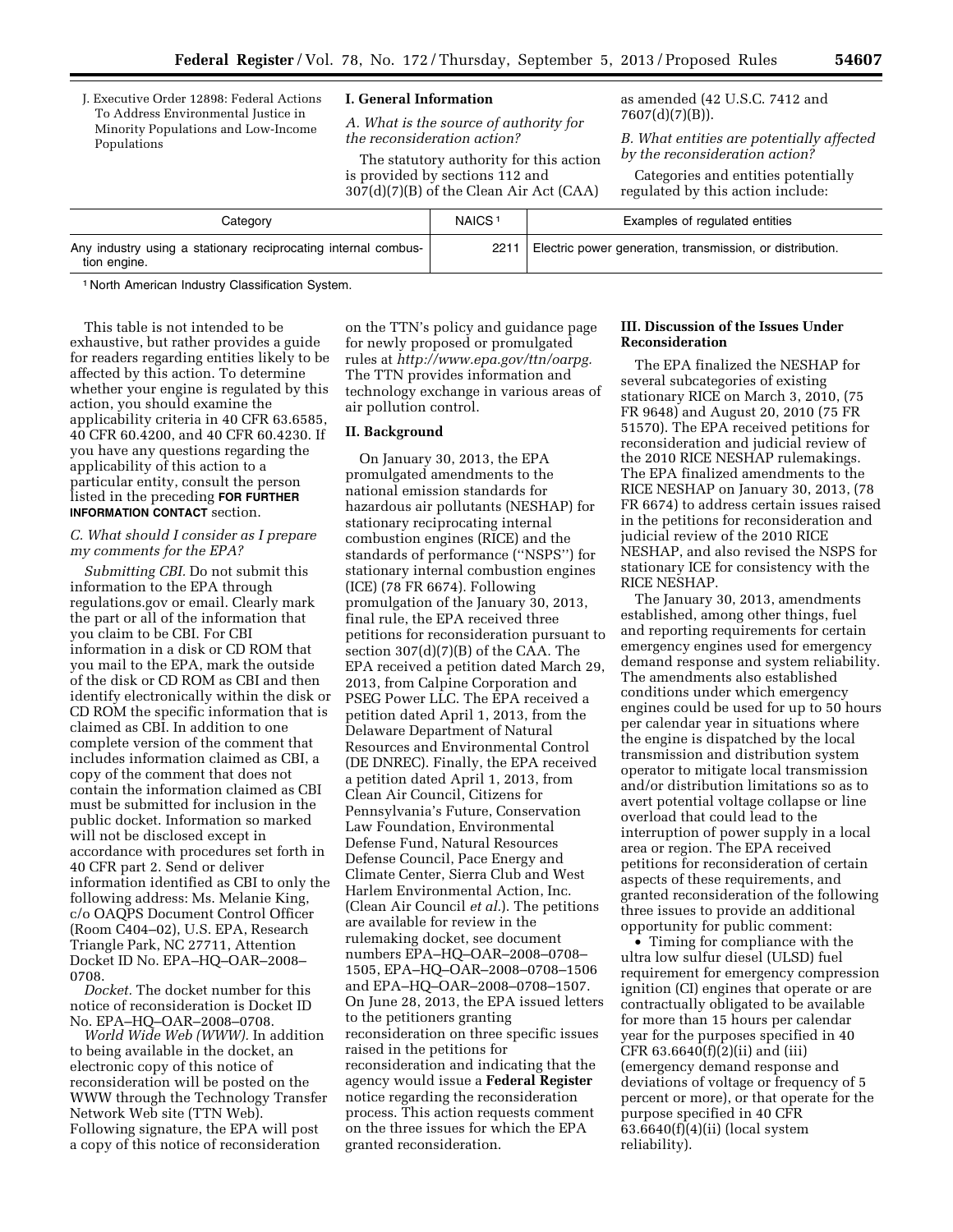• Timing and required information for the reporting requirement for emergency engines that operate or are contractually obligated to be available for more than 15 hours per calendar year for the purposes specified in 40 CFR  $63.6640(f)(2)(ii)$  and (iii), or that operate for the purpose specified in 40 CFR 63.6640(f)(4)(ii), and the timing and required information for the analogous reporting requirement in the ICE NSPS.

• Conditions in 40 CFR 60.4211(f)(3)(i), 60.4243(d)(3)(i) and 63.6640(f)(4)(ii) for operation for up to 50 hours per calendar year in nonemergency situations as part of a financial arrangement with another entity.

These issues are discussed in more detail in the following sections.

## *A. Timing for Compliance With the ULSD Fuel Requirement for Emergency Engines*

The January 30, 2013, final rule included provisions that require existing stationary emergency CI RICE with a site rating of more than 100 brake horsepower (HP) and a displacement of less than 30 liters per cylinder that operate or are contractually obligated to be available for more than 15 hours per year (up to a maximum of 100 hours per year) for the purposes specified in 40 CFR 63.6640(f)(2)(ii) and (iii) (emergency demand response and deviations of voltage or frequency of 5 percent or more), or that operate for the purpose specified in 40 CFR 63.6640(f)(4)(ii) (local system reliability), to use diesel fuel meeting the specifications of 40 CFR 80.510(b) beginning January 1, 2015, except that any existing diesel fuel purchased (or otherwise obtained) prior to January 1, 2015, may be used until depleted. The specifications of 40 CFR 80.510(b) require that diesel fuel have a maximum sulfur content of 15 parts per million and either a minimum cetane index of 40 or a maximum aromatic content of 35 volume percent; this fuel is referred to as ULSD fuel. The EPA included the ULSD fuel requirement in the final rule in response to public comments expressing concerns about the emissions from emergency engines. As indicated in the January 30, 2013, final rule, the EPA believes that requiring cleaner fuel for these stationary emergency CI engines will significantly limit or reduce the emissions of regulated air pollutants emitted from these engines, further protecting public health and the environment. Information provided to the EPA by commenters<sup>1</sup> showed that

the use of ULSD will significantly reduce emissions of air toxics, including metallic hazardous air pollutants (HAP) (e.g., nickel, zinc, lead) and benzene.

The EPA added this fuel requirement beginning in January 2015, rather than upon initial implementation of the NESHAP for existing CI engines in May 2013, to provide sources with appropriate lead time to institute these new requirements and make any physical adjustments to engines (including fuel seals) and other facilities like tanks or other containment structures, as well as any needed adjustments to contracts and other business activities, that may be necessitated by these new requirements. If these sources had been required to comply with the ULSD fuel requirement by their May 3, 2013, initial compliance date, they would have had only three months of lead time between promulgation and compliance. Although the EPA does not have information specifying the percentage of existing stationary emergency CI engines currently using residual fuel oil or non-ULSD distillate fuel, the most recent U.S. Energy Information Administration data available for sales of distillate and residual fuel oil to end users 2 show that significant amounts of non-ULSD are still being purchased by end users that typically operate stationary combustion sources, including stationary emergency CI engines. For the reasons indicated above, the EPA determined that additional lead time was warranted for these engines.

The petitions for reconsideration from the DE DNREC and Clean Air Council *et al.* requested that the requirement to use ULSD fuel for certain emergency engines take effect beginning on the May 3, 2013, compliance date. The DE DNREC indicated in the petition that ULSD is already widely available and is likely the only diesel fuel available in most areas. The petition for reconsideration from Clean Air Council *et al.* disagreed with the EPA that significant lead time is needed for facilities to come into compliance with the ULSD fuel requirement and indicated that the EPA had offered no evidence that adjustments would be necessary to operate engines on ULSD.

The EPA does not agree with the petitioners that there was no evidence in the record that adjustments may be necessary. According to the memo in the rulemaking docket titled, ''Summary

of Ultra Low Sulfur Diesel Issues with Stationary Internal Combustion Engines'' (document number EPA–HQ– OAR–2008–0708–0003), experience with the transition to ULSD for mobile CI engines showed that differences in the aromatic content of ULSD may require replacement of gaskets and seals to prevent fuel system leaks. Also, as discussed previously, information from the Energy Information Administration indicated that a significant percentage of diesel fuel being purchased is not ULSD. Thus, the record does reflect that significant lead time is necessary for facilities to come into compliance with the ULSD requirement.

In addition, because the EPA included the requirement to use ULSD in the final rule in response to comments, the EPA believed it was appropriate to provide regulated parties sufficient time to conform to it, and the EPA did not believe that the 3 months advocated by petitioners was appropriate given the record information described above. Therefore, the EPA does not at this time agree that delaying the start of the ULSD fuel requirement until 2015 is inappropriate.

However, in consideration of the fact that the public lacked the opportunity to comment on the timing of the ULSD fuel requirement, the EPA has granted reconsideration to provide an opportunity for public comment on the timing for compliance with the ULSD fuel requirement for emergency CI engines that operate or are contractually obligated to be available for more than 15 hours per calendar year for the purposes specified in 40 CFR  $63.6640(f)(2)(ii)$  and (iii) (emergency demand response and deviations of voltage or frequency of 5 percent or more), or that operate for the purpose specified in 40 CFR 63.6640(f)(4)(ii) (local system reliability). The EPA specifically solicits comment on whether it would be reasonable to implement the requirement to use ULSD fuel earlier than January 1, 2015. The EPA requests comment on whether the use of ULSD is already widespread and whether facilities will need to make any physical adjustments to engines (including fuel seals) and other facilities like tanks or other containment structures, as well as any needed adjustments to contracts and other business activities, to comply with these new requirements.

## *B. Timing and Required Information for the Reporting Requirement for Emergency Engines*

The January 30, 2013, final rule added a new provision to the RICE NESHAP that requires stationary emergency RICE

<sup>1</sup>See document number EPA–HQ–OAR–2008– 0708–1459 in the rulemaking docket.

<sup>2</sup>U.S. Energy Information Administration. Distillate Fuel Oil and Kerosene Sales by End Use. Available at *[http://www.eia.gov/dnav/pet/pet](http://www.eia.gov/dnav/pet/pet_cons_821use_dcu_nus_a.htm)*\_*cons*\_ *[821use](http://www.eia.gov/dnav/pet/pet_cons_821use_dcu_nus_a.htm)*\_*dcu*\_*nus*\_*a.htm.*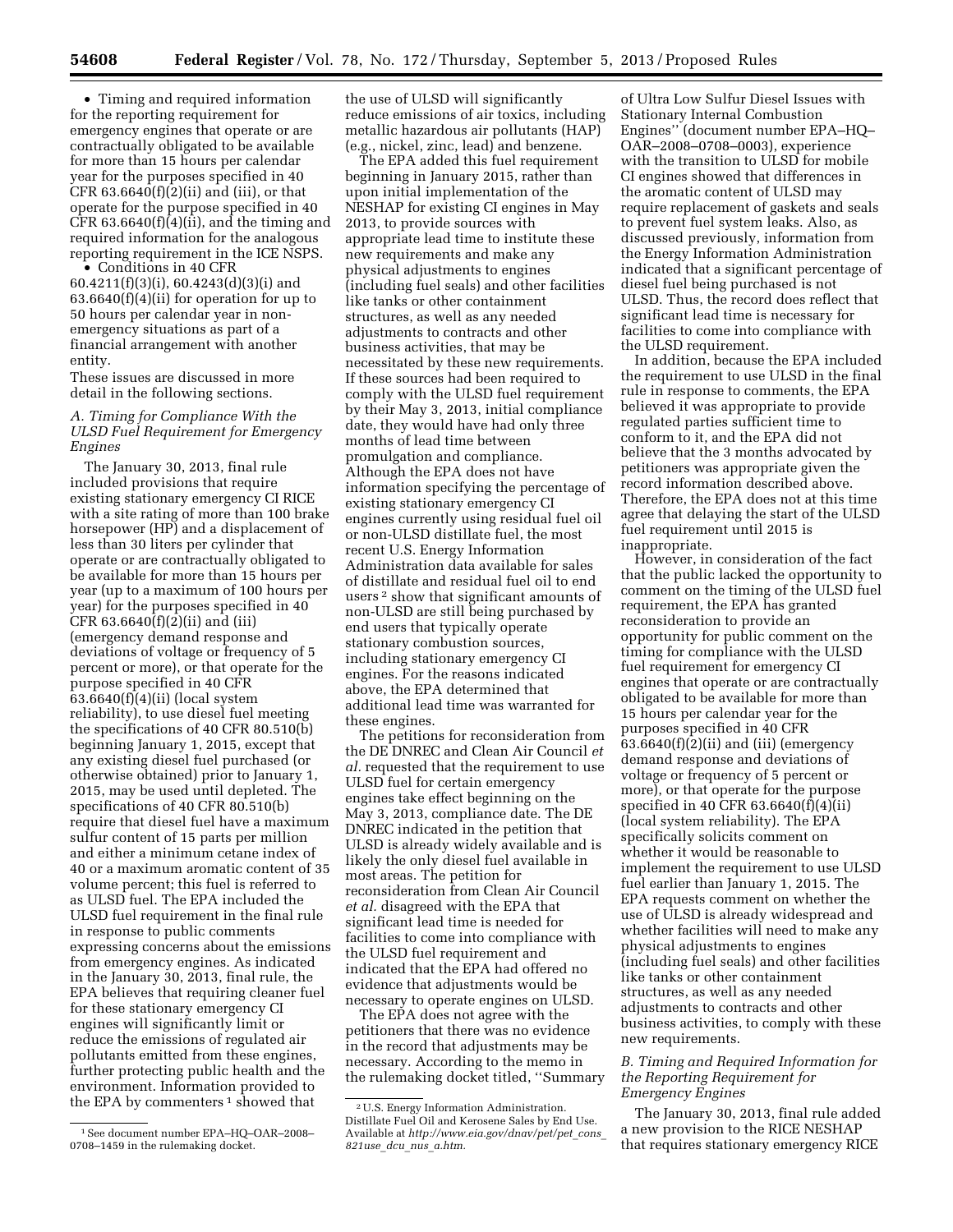with a site rating of more than 100 brake HP and a displacement of less than 30 liters per cylinder that operate or are contractually obligated to be available for more than 15 hours per year (up to a maximum of 100 hours per year) for the purposes specified in 40 CFR  $63.6640(f)(2)(ii)$  and (iii) (emergency demand response and deviations of voltage or frequency of 5 percent or more), or that operate for the purpose specified in 40 CFR 63.6640(f)(4)(ii) (local system reliability), to report the following information annually to the EPA, beginning with operation during the 2015 calendar year:

• Company name and address where the engine is located.

• Date of the report and beginning and ending dates of the reporting period.

• Engine site rating and model year.

• Latitude and longitude of the engine in decimal degrees reported to the fifth decimal place.

• Hours operated for emergency demand response and deviations of voltage or frequency of 5 percent or greater below standard, including the date, start time, and end time for engine operation for those purposes.

• Number of hours the engine is contractually obligated to be available for emergency demand response and deviations of voltage or frequency of 5 percent or greater below standard.

• Hours spent for operation for local system reliability, including the date, start time and end time for engine operation for that purpose, the entity that dispatched the engine and the situation that necessitated the dispatch of the engine.

• If there were no deviations from the fuel requirements (if any) that apply to the engine, a statement that there were no deviations from the fuel requirements during the reporting period.

• If there were deviations from the fuel requirements that apply to the engine (if any), information on the number, duration, and cause of deviations, and the corrective action taken.

A similar reporting requirement was also added to the ICE NSPS. This information is necessary to determine whether these engines are operating in compliance with the regulations and will assist the EPA and other interested stakeholders in assessing the impacts of the emissions from these engines. We included this reporting requirement in the final rule in response to public comments expressing concerns about the impacts of emissions from emergency engines. The EPA specified

in the final rule that the first report must cover the calendar year 2015 and must be submitted no later than March 31, 2016. Subsequent annual reports for each calendar year must be submitted no later than March 31 of the following calendar year. The EPA did not require reporting of operation prior to 2015 for two reasons: (1) To give the EPA time to develop the electronic reporting tool that facilities will use to submit this information and stakeholders will use to view the submitted information; and (2) to give facilities sufficient lead time to institute the necessary infrastructure to record and compile the information so that it can be submitted electronically to the EPA in the correct format. The petition for reconsideration from Clean Air Council *et al.* requested that the reporting requirement begin with the 2013 calendar year, with the first report due in early 2014. Alternatively, Clean Air Council *et al.* requested that if the first report is not submitted until 2016, the report should include information on operation in 2013 and 2014, in addition to the information for 2015 that is already required. The petitioners also requested that the report include the type and amount of diesel fuel used in the engine. The petitioners indicated that collecting this information would enhance the EPA's ability to assess the health impacts of the emissions from the engines.

The EPA does not believe the petitioners have provided sufficient justification for the revisions in lead time provided in their request, and the EPA continues to believe that a lead time until the 2015 calendar year is appropriate, for the reasons stated above. The EPA also does not agree with the petitioners that the report should include the type and amount of diesel fuel used in the engine, because of the burden that would place on affected facilities. The sulfur content of the fuel in the tanks would be changing over time as the existing higher sulfur fuel is replaced with ULSD, and a facility would have to periodically sample its fuel tanks in order to determine the current sulfur content of the fuel. Facilities may need to install equipment such as fuel flow meters in order to determine the amount of diesel fuel used in their engines.

However, in consideration of the fact that the public lacked the opportunity to comment on the timing and required information for the reporting requirement, the EPA has granted reconsideration to provide an opportunity for public comment on the timing and required information for the reporting requirement for emergency engines that operate or are contractually

obligated to be available for more than 15 hours per calendar year for the purposes specified in 40 CFR  $63.6640(f)(2)(ii)$  and (iii), or that operate for the purpose specified in 40 CFR  $63.6640(f)(4)(ii)$ . The EPA requests comment on whether owners and operators of these engines should be required to report operation for the period between the compliance date and January 2015, and when it would be reasonable to submit the report. The EPA also solicits comment on whether the rule should require reporting of the amount and type of diesel fuel used in the engine. The EPA requests information on whether such a requirement would place an unreasonable burden on affected facilities.

### *C. Criteria for Operation for Up to 50 Hours per Year for Non-Emergency Situations*

The proposed amendments to the RICE NESHAP and ICE NSPS (June 7, 2012; 77 FR 33812) specified two situations under which emergency engines could be used for up to 100 hours per calendar year in nonemergency situations as part of a financial arrangement with another entity. The EPA proposed that owners and operators of stationary emergency engines could operate the engines when the Reliability Coordinator has declared an Energy Emergency Alert (EEA) Level 2 as defined in the North American Electric Reliability Corporation (NERC) Reliability Standard EOP–002–3, Capacity and Energy Emergencies, or during periods where there is a deviation of voltage or frequency of 5 percent or more below standard voltage or frequency. Public commenters indicated that the proposed EEA Level 2 and 5 percent voltage or frequency deviation triggers did not account for situations when the local balancing authority or transmission operator for the local electric system has determined that electric reliability is in jeopardy, and recommended that the EPA include additional situations where the local transmission and distribution system operator has determined that there are conditions that could lead to a blackout for the local area. The comments indicated that rural distribution lines are not configured in a typical grid pattern, but instead have distribution lines that can run well over 50 miles from a substation and regularly extend 15 miles or longer. During periods of exceptionally heavy stress within the region or sub-region, electricity from regional power generators may not be available because of transmission constraints, according to the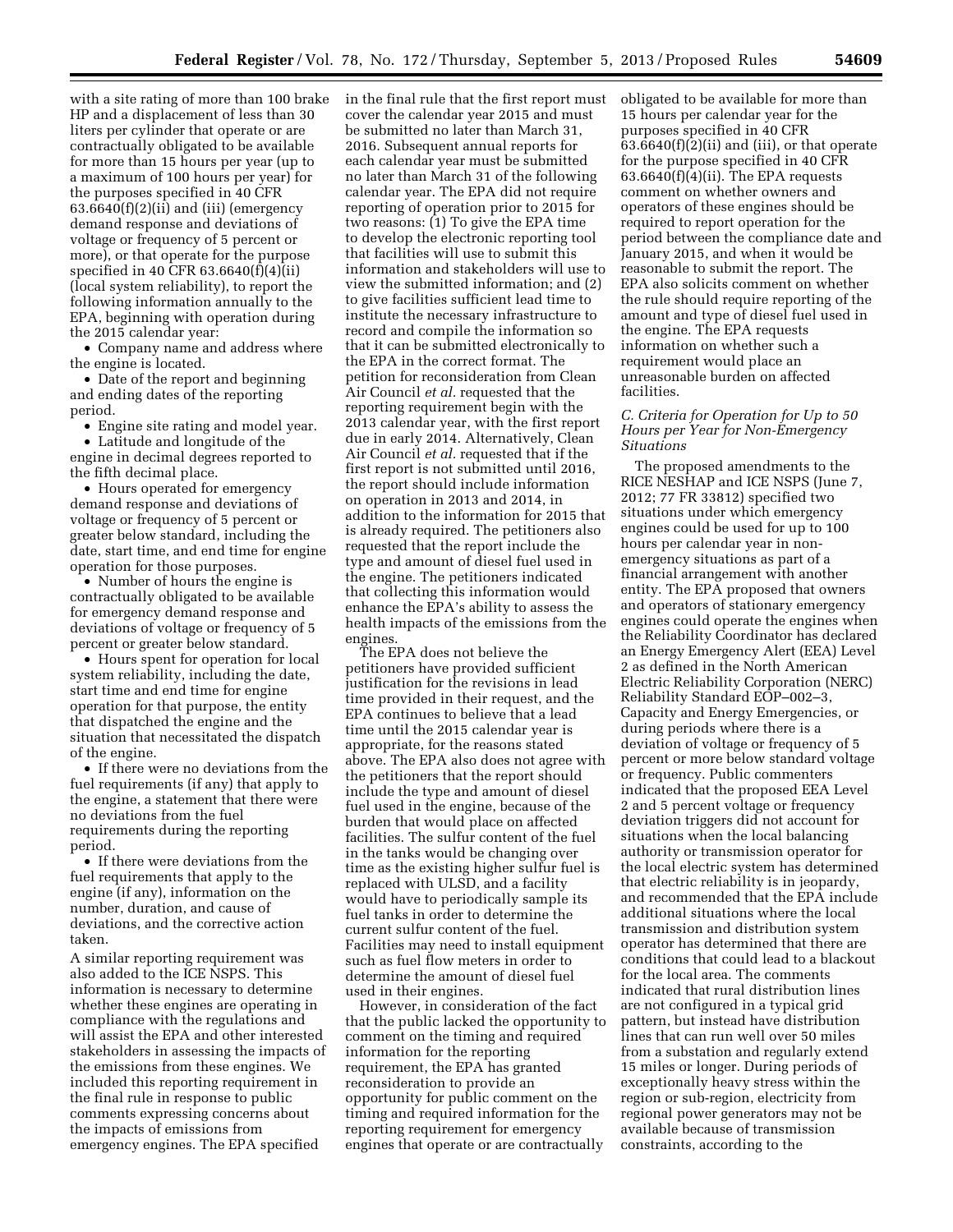commenter. The comments indicated that in many cases, there may be only one transmission line that feeds the rural distribution system, and no alternative means to transmit power into the local system. In response to those comments and in recognition of the unique challenges faced by the local transmission and distribution system operators in rural areas, the revisions to the RICE NESHAP and ICE NSPS finalized on January 30, 2013, specified limited circumstances under which stationary emergency engines located at area sources of HAP could operate for up to 50 hours per year in nonemergency situations as part of a financial arrangement with another entity. The final amendments specified that up to 50 hours per calendar year can be used for non-emergency situations to supply power as part of a financial arrangement with another entity if all of the following conditions are met:

• The engine is located at an area source of HAP;

• the engine is dispatched by the local balancing authority or local transmission and distribution system operator;

• the dispatch is intended to mitigate local transmission and/or distribution limitations so as to avert potential voltage collapse or line overloads that could lead to the interruption of power supply in a local area or region;

• the dispatch follows reliability, emergency operation or similar protocols that follow specific NERC, regional, state, public utility commission or local standards or guidelines;

• the power is provided only to the facility itself or to support the local transmission and distribution system; and

• the owner or operator identifies and records the entity that dispatches the engine and the specific NERC, regional, state, public utility commission or local standards or guidelines that are being followed for dispatching the engine. The EPA added these provisions to the final RICE NESHAP and ICE NSPS in response to public comments on situations where the local transmission and distribution system operator has determined that there are conditions that could lead to a blackout for the local area where the ready availability of emergency engines is critical to system reliability.

The petitions for reconsideration from Clean Air Council *et al.* and from Calpine and PSEG expressed concern that the conditions specified in the final rule for operation in non-emergency

situations to supply power as part of a financial arrangement with another entity were too indistinct and expansive and would be difficult to enforce, which could lead to engines operating when there is no discernible threat to the grid. The petition from Calpine and PSEG expressed concern that the final rule did not provide any guidance for determining whether the dispatch of an engine is intended to mitigate local transmission and/or distribution limitations so as to avert potential voltage collapse or line overloads that could lead to the interruption of power supply in a local area or region. The petition from Clean Air Council *et al.*  recommended that the EPA more clearly delineate the situations under which the engines could run to ensure that the engines are only dispatched during genuine grid emergencies, while still allowing local grid operators to address legitimate reliability concerns. The petitions did not provide suggestions as to what criteria the petitioners believe would be appropriate.

Due to the public's inability to comment on this issue, the EPA has granted reconsideration of the conditions in 40 CFR 60.4211(f)(3)(i), 60.4243(d)(3)(i) and 63.6640(f)(4)(ii) for operation for up to 50 hours per calendar year in non-emergency situations as part of a financial arrangement with another entity, as well as the corresponding provisions in the ICE NSPS. The EPA welcomes comments on these provisions, including whether the provisions are necessary or appropriate and also whether the specific provisions delineating the situations where such use is permitted are appropriate as finalized or should be revised. If a commenter suggests revisions to the provisions, the commenter should provide detailed information supporting any such revision.

## **IV. Solicitation of Public Comment and Participation**

The EPA seeks full public participation in arriving at its final decisions. At this time, the EPA is not proposing any specific revisions to the final RICE NESHAP or the ICE NSPS. However, the EPA requests public comment on the three issues under reconsideration. The EPA is seeking comment only on the three issues. The EPA will not respond to any comments addressing any other issues or any other provisions of the final rule or any other rule.

Specifically, the EPA requests comment on the timing for compliance with the ULSD fuel requirement for existing emergency CI engines that

operate or are contractually obligated to be available for more than 15 hours per calendar year for the purposes specified in 40 CFR 63.6640(f)(2)(ii) and (iii) (emergency demand response and deviations of voltage or frequency of 5 percent or more, or that operate for the purpose specified in 40 CFR 63.6640(f)(4)(ii) (local system reliability). The EPA requests comment on whether affected engines should be required to comply with the ULSD fuel requirement earlier than January 1, 2015. In particular, the EPA invites comment on whether the lead time for a January 15, 2015, implementation date is unreasonably long, or conversely, if the lead time for an implementation date prior to January 1, 2015, would be unreasonably short.

The EPA requests comment on the timing and required information for the reporting requirement for emergency engines that operate or are contractually obligated to be available for more than 15 hours per calendar year for the purposes specified in 40 CFR  $63.6640(f)(2)(ii)$  and (iii), or that operate for the purpose specified in 40 CFR  $63.6640(f)(4)(ii)$ , and the timing and required information for the analogous reporting requirement in the ICE NSPS. The EPA requests comment on whether the reporting should begin with operation in the 2015 calendar year, and whether the rule should require reporting of the amount and type of diesel fuel used in the engine.

Finally, the EPA requests comment on the conditions in 40 CFR 60.4211(f)(3)(i), 60.4243(d)(3)(i) and  $63.6640(f)(4)(ii)$  for operation for up to 50 hours per calendar year in nonemergency situations as part of a financial arrangement with another entity. The EPA is particularly seeking comment on whether the criteria could be more clearly defined to eliminate any ambiguity regarding the situations under which engines can operate and to further limit the operation to situations where the reliability of the local system is threatened.

### **V. Statutory and Executive Order Reviews**

*A. Executive Order 12866: Regulatory Planning and Review and Executive Order 13563: Improving Regulation and Regulatory Review* 

This action is not a ''significant regulatory action'' under the terms of Executive Order 12866 (58 FR 51735, October 4, 1993) and is therefore not subject to review under Executive Orders 12866 and 13563 (76 FR 3821, January 21, 2011).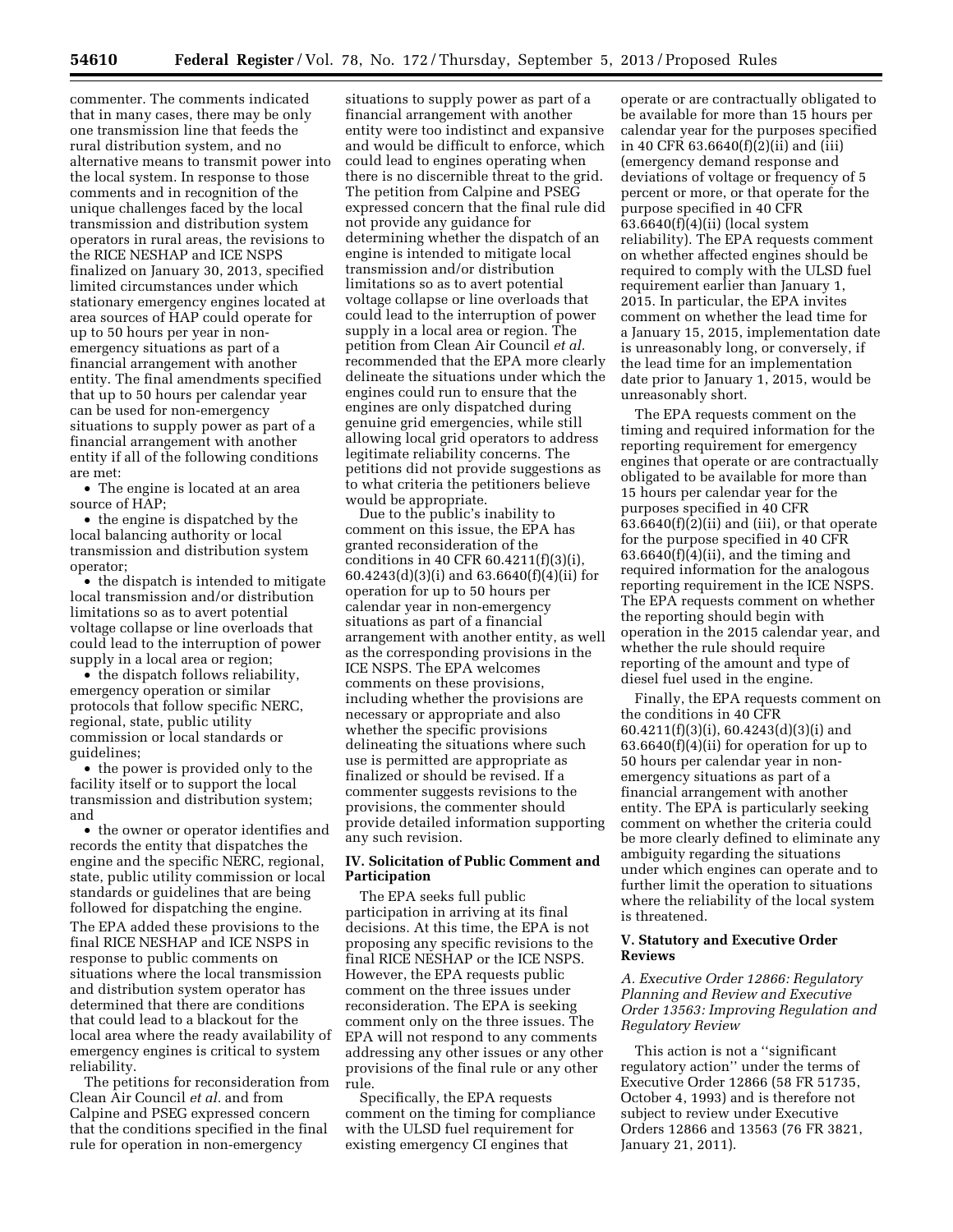#### *B. Paperwork Reduction Act*

This action does not impose any new information collection burden. The EPA is not proposing any new information collection activities (e.g., monitoring, reporting, recordkeeping) as part of this action. With this action, the EPA is seeking additional comments on three aspects of the final NESHAP and NSPS for stationary RICE (78 FR 6674, January 30, 2013). The Office of Management and Budget (OMB) has previously approved the information collection requirements contained in the existing regulations under the provisions of the Paperwork Reduction Act, 44 U.S.C. 3501 et seq. and has assigned OMB control number 2060–0548. The OMB control numbers for the EPA's regulations in 40 CFR are listed in 40 CFR part 9.

#### *C. Regulatory Flexibility Act*

The Regulatory Flexibility Act generally requires an agency to prepare a regulatory flexibility analysis of any rule subject to notice and comment rulemaking requirements under the Administrative Procedure Act or any other statute unless the agency certifies that the rule will not have a significant economic impact on a substantial number of small entities. Small entities include small businesses, small organizations, and small governmental jurisdictions.

For purposes of assessing the impacts of this action on small entities, small entity is defined as: (1) A small business as defined by the Small Business Administration's regulations at 13 CFR 121.201; (2) a small governmental jurisdiction that is a government of a city, county, town, school district or special district with a population of less than 50,000; and (3) a small organization that is any not-for-profit enterprise which is independently owned and operated and is not dominant in its field.

After considering the economic impacts of this action on small entities, I certify that this action will not have a significant economic impact on a substantial number of small entities. This action will not impose any new requirements. This action seeks comment on three aspects of the final NESHAP and NSPS for stationary RICE without proposing any changes to the rules. We continue to be interested in the potential impacts of this action on small entities and welcome comments on issues related to such impacts.

#### *D. Unfunded Mandates Reform Act*

This action contains no federal mandates under the provisions of Title II of the Unfunded Mandates Reform Act of 1995 (UMRA), 2 U.S.C. 1531– 1538 for state, local, or tribal governments or the private sector. The action imposes no enforceable duty on any state, local or tribal governments or the private sector. Therefore, this action is not subject to the requirements of sections 202 or 205 of the UMRA.

This action is also not subject to the requirements of section 203 of UMRA because it contains no regulatory requirements that might significantly or uniquely affect small governments. This action requests comment on three aspects of the final NESHAP and NSPS for stationary RICE without proposing any changes to the rules.

### *E. Executive Order 13132: Federalism*

This action does not have federalism implications. It will not have substantial direct effects on the states, on the relationship between the national government and the states, or on the distribution of power and responsibilities among the various levels of government, as specified in Executive Order 13132. This action seeks comment on three aspects of the final NESHAP and NSPS for stationary RICE without proposing any changes to the rule. Thus, Executive Order 13132 does not apply to this action.

## *F. Executive Order 13175: Consultation and Coordination With Indian Tribal Governments*

This action does not have tribal implications, as specified in Executive Order 13175 (65 FR 67249, November 9, 2000). This action will not have substantial direct effects on tribal governments, on the relationship between the federal government and Indian tribes, or on the distribution of power and responsibilities between the federal government and Indian tribes, as specified in Executive Order 13175. Thus, Executive Order 13175 does not apply to this action.

## *G. Executive Order 13045: Protection of Children From Environmental Health Risks and Safety Risks*

The EPA interprets Executive Order 13045 (62 FR 19885, April 23, 1997) as applying to those regulatory actions that concern health or safety risks, such that the analysis required under section 5– 501 of the Order has the potential to influence the regulation. This action is not subject to Executive Order 13045 because it is based solely on technology performance and not on health or safety risks.

## *H. Executive Order 13211: Actions Concerning Regulations That Significantly Affect Energy Supply, Distribution, or Use*

This action is not subject to Executive Order 13211 (66 FR 28355 (May 22, 2001)), because it is not a significant regulatory action under Executive Order 12866.

## *I. National Technology Transfer and Advancement Act*

Section 12(d) of the National Technology Transfer and Advancement Act (NTTAA) of 1995 (Pub. L. 104–113, Section 12(d), 15 U.S.C. 272 note) directs the EPA to use voluntary consensus standards (VCS) in its regulatory activities, unless to do so would be inconsistent with applicable law or otherwise impractical. The VCS are technical standards (e.g., materials specifications, test methods, sampling procedures and business practices) that are developed or adopted by VCS bodies. The NTTAA directs the EPA to provide Congress, through OMB, explanations when the agency does not use available and applicable VCS.

This action does not involve technical standards. Therefore, the EPA did not consider the use of any VCS.

## *J. Executive Order 12898: Federal Actions To Address Environmental Justice in Minority Populations and Low-Income Populations*

Executive Order 12898 (59 FR 7629 (Feb. 16, 1994)) establishes federal executive policy on environmental justice. Its main provision directs federal agencies, to the greatest extent practicable and permitted by law, to make environmental justice part of their mission by identifying and addressing, as appropriate, disproportionately high and adverse human health or environmental effects of their programs, policies, and activities on minority populations and low-income populations in the United States.

The EPA has determined that this action will not have disproportionately high and adverse human health or environmental effects on minority or low-income populations because it does not affect the level of protection provided to human health or the environment. This action seeks comment on three aspects of the final NESHAP and NSPS for stationary RICE without proposing any changes to the rule.

## **List of Subjects**

#### *40 CFR Part 60*

Administrative practice and procedure, Air pollution control,